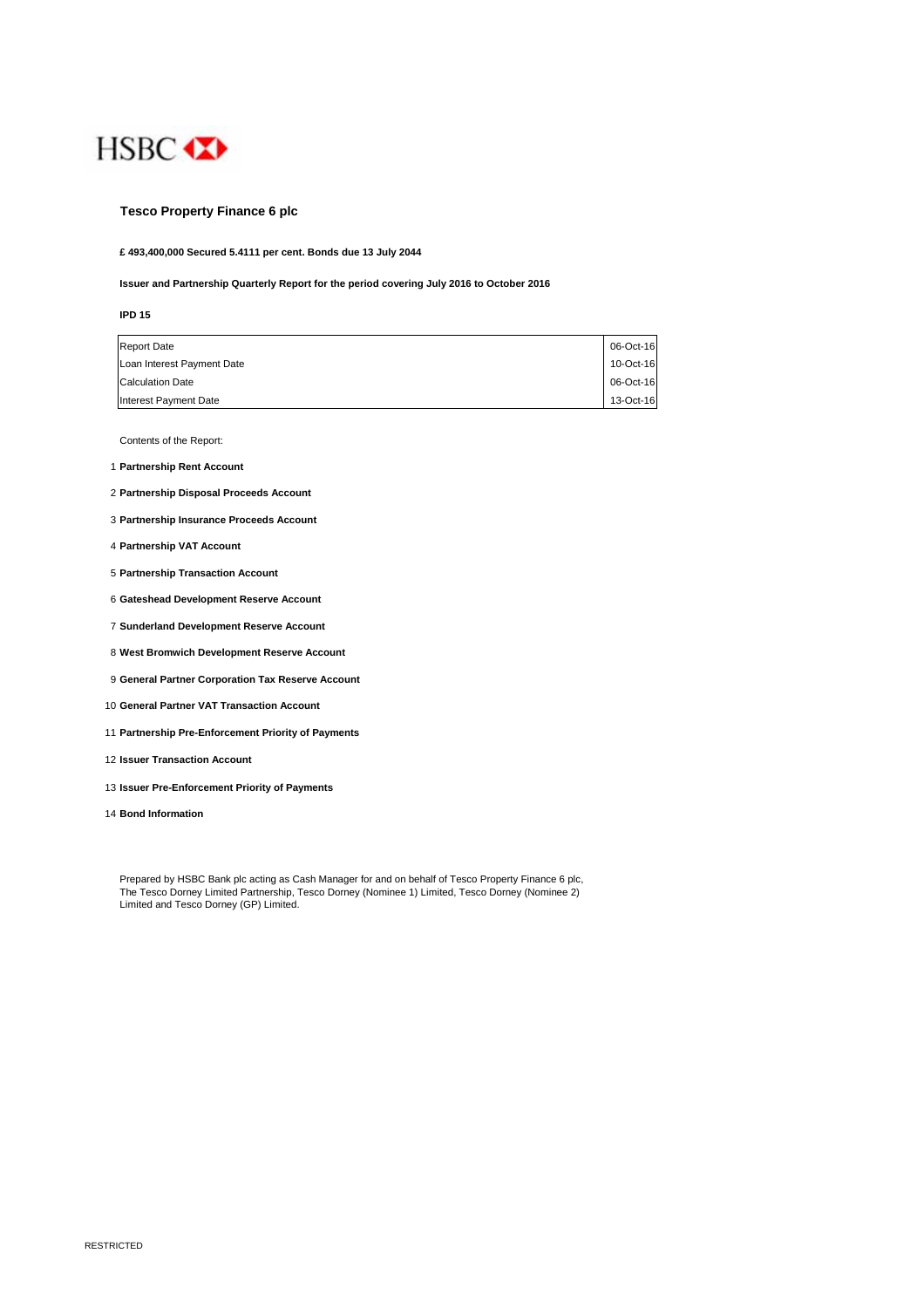**1. Partnership Rent Account**

|             | Opening Balance                    | 8,886.74 Cr         |
|-------------|------------------------------------|---------------------|
| <b>DATE</b> | <b>ENTRY DETAILS</b>               | AMOUNT (£)<br>Cr/Dr |
|             |                                    |                     |
| 01-Aug-16   | <b>Credit Interest</b>             | 286.87 Cr           |
| 01-Sep-16   | <b>Credit Interest</b>             | $0.11$ Cr           |
| 27-Sep-16   | <b>Tesco Rent</b>                  | 5,296,023.30 Cr     |
| 30-Sep-16   | <b>Tesco Rent</b>                  | 1,554,015.14 Cr     |
| 11-Jul-16   | To Partnership Transaction Account | 6,850,038.44 Dr     |
|             |                                    |                     |
|             | <b>Closing Balance</b>             | 9.173.72 Cr         |

#### **2.Partnership Disposal Proceeds Account**

**3.Partnership Insurance Proceeds Accou** 

## **4. Partnership VAT Account**

|                                     | Opening Balance                                                 | 1,285,935.57 Cr                                   |       |
|-------------------------------------|-----------------------------------------------------------------|---------------------------------------------------|-------|
| <b>DATE</b>                         | <b>ENTRY DETAILS</b>                                            | AMOUNT (£)                                        | Cr/Dr |
| 29-Jul-16<br>29-Jul-16<br>28-Sep-16 | <b>HMRC</b><br><b>Tesco Dorney Limited Partnership</b><br>Tesco | 1,294,862.29 Dr<br>9,926.72 Cr<br>1.059.204.68 Cr |       |
|                                     | <b>Closing Balance</b>                                          | 1,060,204.68 Cr                                   |       |

# **5. Partnership Transaction Account**

|             | Opening Balance                          | 396,207.45 Cr   |       |
|-------------|------------------------------------------|-----------------|-------|
| <b>DATE</b> | <b>ENTRY DETAILS</b>                     | AMOUNT (£)      | Cr/Dr |
|             |                                          |                 |       |
| 29-Jul-16   | Tesco Dorney Limited Partnership VAT     | 9,926.72 Dr     |       |
| 09-Aug-16   | <b>HMRC Shipley</b>                      | 43,798.00 Dr    |       |
| 06-Oct-16   | <b>Credit Interest</b>                   | 39.65 Cr        |       |
| 06-Oct-16   | <b>Credit Interest</b>                   | 121.57 Cr       |       |
| 10-Oct-16   | Transfer to Partnership Distribution A/C | 188,174.09 Dr   |       |
| 10-Oct-16   | Transfer from Rent                       | 6,850,038.44 Cr |       |
| 10-Oct-16   | <b>Trustee Fee</b>                       | 1,500.00 Dr     |       |
| 10-Oct-16   | Ongoing Fee                              | 16,892.15 Dr    |       |
| 10-Oct-16   | Expenses                                 | 17,852.69 Dr    |       |
| 10-Oct-16   | Partnership Swap payment                 | 1,240,928.34 Cr |       |
| 10-Oct-16   | Partnership Debt                         | 7,598,335.80 Dr |       |
| 10-Oct-16   | Spen Hill                                | 110,856.02 Dr   |       |
|             | <b>Closing Balance</b>                   | 499.999.98 Cr   |       |

## **Expense Reserve Ledger - Max GBP 500,000.00**

|      |                         |           | 0.00                           |       |
|------|-------------------------|-----------|--------------------------------|-------|
| DATE | <b>ENTRY DETAILS</b>    |           | AMOUNT (£)                     | Cr/Dr |
|      | Ledger Receipts to date | 10-Oct-16 | 396,207.47 Cr<br>103,792.53 Cr |       |
|      | <b>Closing Balance</b>  |           | 500,000.00 Cr                  |       |

## **6. Gateshead Development Reserve Account**

|             | Opening Balance                                        | 4,730,680.33 Cr       |       |
|-------------|--------------------------------------------------------|-----------------------|-------|
| <b>DATE</b> | <b>ENTRY DETAILS</b>                                   | AMOUNT (£)            | Cr/Dr |
|             | 01-Aug-16 Credit Interest<br>01-Sep-16 Credit Interest | 602.68 Cr<br>58.33 Cr |       |
|             | <b>Closing Balance</b>                                 | 4,731,341.34 Cr       |       |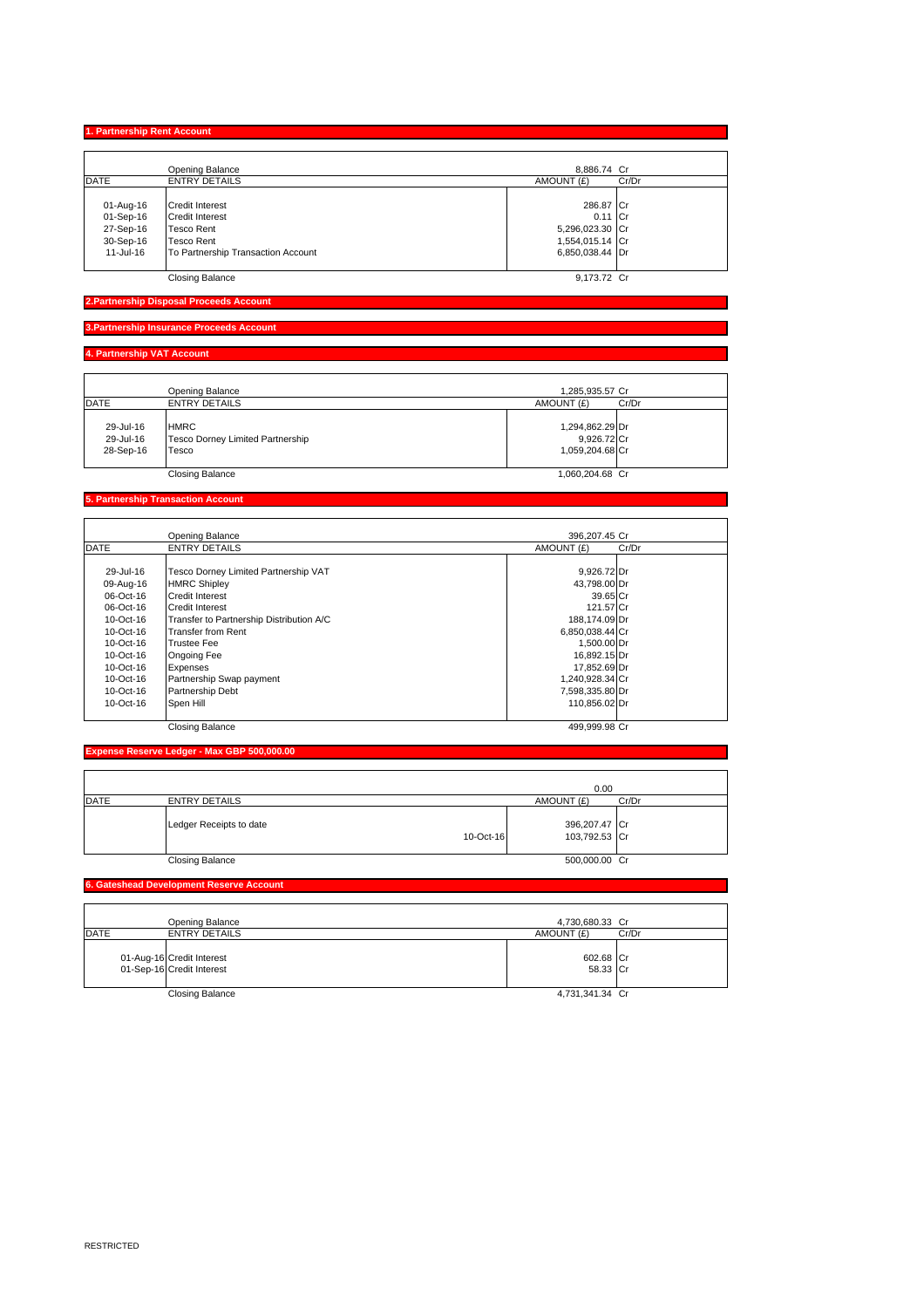|             | 7. Sunderland Development Reserve Account              |                     |       |
|-------------|--------------------------------------------------------|---------------------|-------|
|             |                                                        |                     |       |
|             | Opening Balance                                        | 597,786.06 Cr       |       |
| <b>DATE</b> | <b>ENTRY DETAILS</b>                                   | AMOUNT (£)          | Cr/Dr |
|             | 01-Aug-16 Credit Interest<br>01-Sep-16 Credit Interest | 76.16 Cr<br>7.37 Cr |       |
|             | <b>Closing Balance</b>                                 | 597,869.59 Cr       |       |

I,

## **8. West Bromwich Development Reserve Account**

|             | Opening Balance                                        | 1,506,652.91 Cr |           |
|-------------|--------------------------------------------------------|-----------------|-----------|
| <b>DATE</b> | <b>ENTRY DETAILS</b>                                   | AMOUNT (£)      | Cr/Dr     |
|             | 01-Aug-16 Credit Interest<br>01-Sep-16 Credit Interest |                 | 191.94 Cr |
|             |                                                        |                 | 18.58 Cr  |
|             | <b>Closing Balance</b>                                 | 1,506,863.43 Cr |           |

#### **9. General Partner Corporation Tax Reserve Account**

#### **10. General Partner Vat Transaction Account**

#### **11. Partnership Pre-Enforcement Priority of Payments**

|           |                                                                                                                                                                                                                                                     | <b>Funds Paid Out of</b>     | <b>Funds Received into</b>   |
|-----------|-----------------------------------------------------------------------------------------------------------------------------------------------------------------------------------------------------------------------------------------------------|------------------------------|------------------------------|
| Date      |                                                                                                                                                                                                                                                     | account (£)                  | account (£)                  |
| 10-Oct-16 | <b>Partnership Available Funds</b>                                                                                                                                                                                                                  |                              |                              |
|           | a Rental Income<br>b Funds from Issuer under Partnership Swaps<br>c From Partnership VAT Account                                                                                                                                                    |                              | 6,850,038.44<br>5,650,626.00 |
|           | d From Partnership Disposal Proceeds Account                                                                                                                                                                                                        |                              |                              |
|           | e From Partnership Insurance Proceeds Account<br>f Interest received by the Partnership Accounts and Rent Account                                                                                                                                   |                              | 161.22                       |
|           | g Eligible Investment Earnings by Partnership<br>h Advance under Partnership Expenses Facility<br>i Net proceeds of a CPO Disposal or a Mortgage Property                                                                                           |                              |                              |
|           | From 3rd anniversay of Closing, funds from Subordinated Loan Reserve Ledger<br>k Net proceeds of a disposal of a Mortgage Property<br>Any other sums standing to the credit of the Partnership Transaction Ac<br>Partnership Expense Reserve Ledger |                              |                              |
|           | Interest Reserve Ledger                                                                                                                                                                                                                             |                              |                              |
|           | <b>Partnership Pre-Enforcement Priority of Payments</b>                                                                                                                                                                                             |                              |                              |
|           | a Partnership Security Trustee Fees                                                                                                                                                                                                                 | 1,500.00                     |                              |
|           | b Issuer Security Trustee Fee, Bond Trustee, operating expenses of the Issuer<br>(Ongoing Partnership Facility Fee)                                                                                                                                 | 2,700.00                     |                              |
|           | c Partnership Operating Expenses excluding GP UK Tax<br>d Partnership Operator Fee                                                                                                                                                                  | 53,724.72<br>17,852.69       |                              |
|           | d Property Advisor Fee (Annual 40K)<br>d Nominees Corporate Services Provider Fee                                                                                                                                                                   |                              |                              |
|           | d Nominees Holdco Corporate Services Provider Fee<br>d Nominees Side Letter payments                                                                                                                                                                |                              |                              |
|           | d Nominees Holdco Side Letter payments                                                                                                                                                                                                              |                              |                              |
|           | d Account Bank Fee<br>d Cash Manager Fee                                                                                                                                                                                                            |                              |                              |
|           | d Woolwich Cash Manager Fee                                                                                                                                                                                                                         |                              |                              |
|           | d Issuer Account Bank, PPA CM, CSP Fee (Ongoing Partnership Facility Fee)                                                                                                                                                                           | 13,442.15                    |                              |
|           | d Headlease payment<br>e Partnership Expenses Ledger payment (RPI Indexed)                                                                                                                                                                          | 6,829.54                     |                              |
|           | f Partnership Debt Interest<br>f Partnership Swap payment                                                                                                                                                                                           | 6,590,290.80<br>4,409,697.66 |                              |
|           | g Partnership Debt Principal                                                                                                                                                                                                                        | 1,008,045.00                 |                              |
|           | Issuer Partnership Swap Termination Amount (Ongoing Partnership Facility<br>h Fee)                                                                                                                                                                  | 750.00                       |                              |
|           | i Property Pool Manager Fee (reserved)<br>j Partnership Swap Termination Amount                                                                                                                                                                     | 110,856.02                   |                              |
|           | k Partnership Expenses Ledger payment                                                                                                                                                                                                               | 96,962.99                    |                              |
|           | Alteration Adjustment Rent<br>m Substitution Adjustment Rent                                                                                                                                                                                        |                              |                              |
|           | n Credited to Subordinated Loan Reserve Ledger                                                                                                                                                                                                      |                              |                              |
|           | o Payments to the Subordinated Loan Facility Provider<br>p Partnership Distribution Account                                                                                                                                                         | 188,174.09                   |                              |
|           | Totals                                                                                                                                                                                                                                              | 12,500,825.66                | 12,500,825.66                |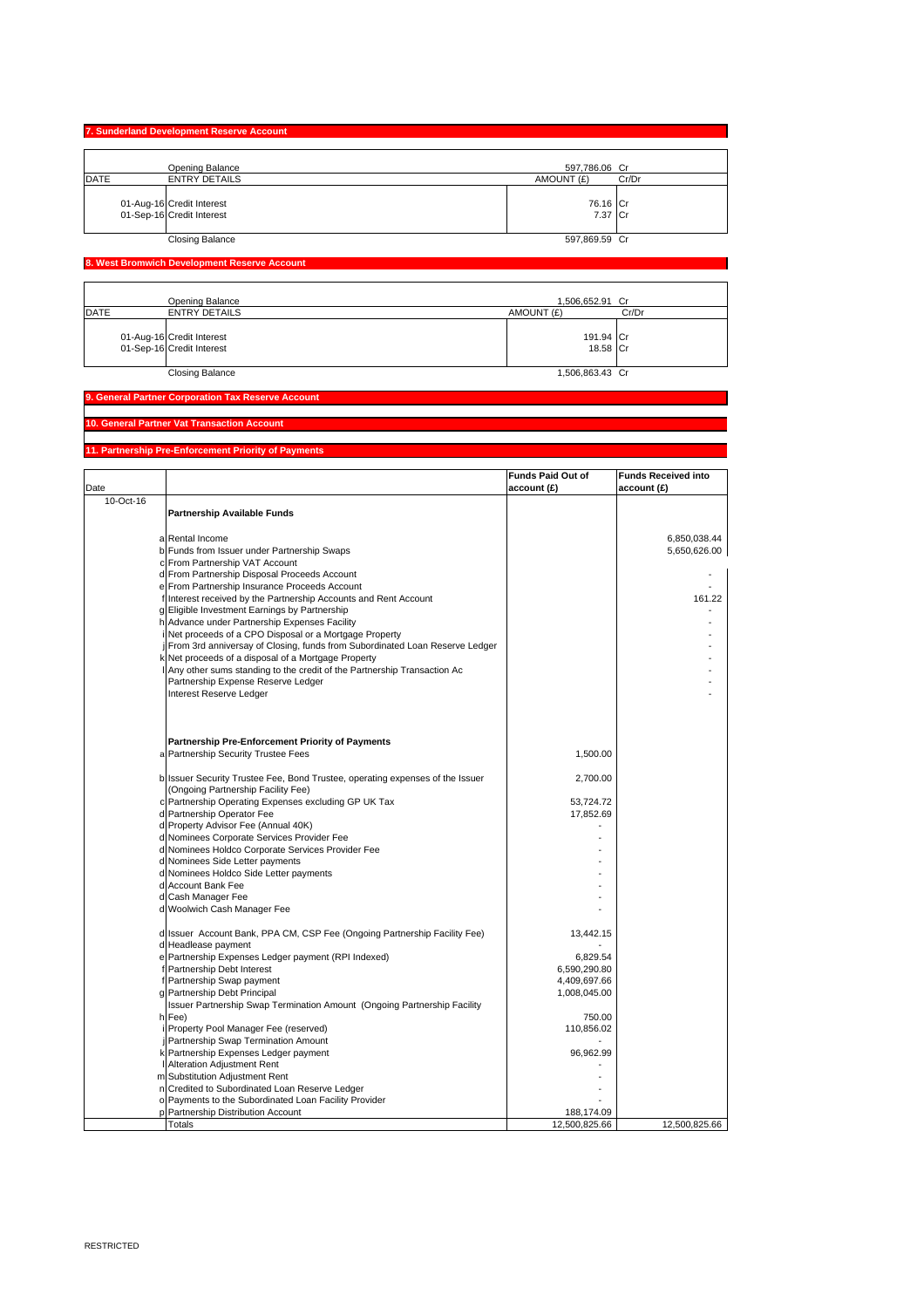**12. Issuer Transaction Account** 

|             | Opening Balance        | 24,134.63 Cr        |  |
|-------------|------------------------|---------------------|--|
| <b>DATE</b> | <b>ENTRY DETAILS</b>   | AMOUNT (£)<br>Cr/Dr |  |
|             |                        |                     |  |
| 01-Aug-16   | <b>Credit interest</b> | 66.45 Cr            |  |
| 01-Sep-16   | <b>Credit interest</b> | $0.30$ Cr           |  |
| 13-Oct-16   | <b>Swaps Receipts</b>  | 10,060,323.66 Cr    |  |
| 13-Oct-16   | Swap Pays              | 10,060,323.66 Dr    |  |
| 13-Oct-16   | Partnership Debt       | 7,615,227.95 Cr     |  |
| 13-Oct-16   | Expenses               | 16,142.15 Dr        |  |
| 13-Oct-16   | <b>Notes</b>           | 7,598,335.80 Dr     |  |
|             | <b>Closing Balance</b> | 24.951.38           |  |

# **13. Issuer Pre-Enforcement Priority of Payments**

|           |                                                        | <b>Funds Paid Out of</b> | <b>Funds Received into</b> |
|-----------|--------------------------------------------------------|--------------------------|----------------------------|
| Date      |                                                        | account (£)              | account (£)                |
| 13-Oct-16 |                                                        |                          |                            |
|           | <b>Issuer Available Funds</b>                          |                          |                            |
|           | a Funds due to Issuer under Partnership Swap Agreement |                          | 4,409,697.66               |
|           | b Amounts due to Issuer in respect of Partnership Loan |                          | 7,615,227.95               |
|           | c Any amount due to Issuer under Issuer Swap Agreement |                          | 5,650,626.00               |
|           | d Interest Received by Issuer on Transaction Account   |                          | 66.75                      |
|           | e Eigible Investment Earnings                          |                          |                            |
|           |                                                        |                          |                            |
|           | <b>Issuer Pre-Enforcement Priority of Payments</b>     |                          |                            |
|           | a Bond Trustee Fee                                     | 1,200.00                 |                            |
|           | a Issuer Security Trustee Fee                          | 1,500.00                 |                            |
|           | b Issuer Operating Expenses                            |                          |                            |
|           | Tax                                                    |                          |                            |
|           | c Issuer/Issuer Holdco Corporate Services Provider Fee | 8.192.15                 |                            |
|           | c Paying Agent Fee                                     | 500.00                   |                            |
|           | c Account Bank Fee                                     | 1,000.00                 |                            |
|           | c Cash Manager Fee                                     | 3.750.00                 |                            |
|           | d Bond Interest                                        | 6,590,290.80             |                            |
|           | d Bond Principal                                       | 1,008,045.00             |                            |
|           | d Issuer Swap Provider                                 | 4,409,697.66             |                            |
|           | d Partnership Swap payment                             | 5,650,626.00             |                            |
|           | e Issuer Profit                                        | 750.00                   |                            |
|           | Swap Subordinated Amounts                              |                          |                            |
|           | g Issuer Partnership Swap Termination Amount           |                          |                            |
|           | hussuer Transaction Account                            | 66.75                    |                            |
|           | Totals                                                 | 17,675,618.36            | 17,675,618.36              |